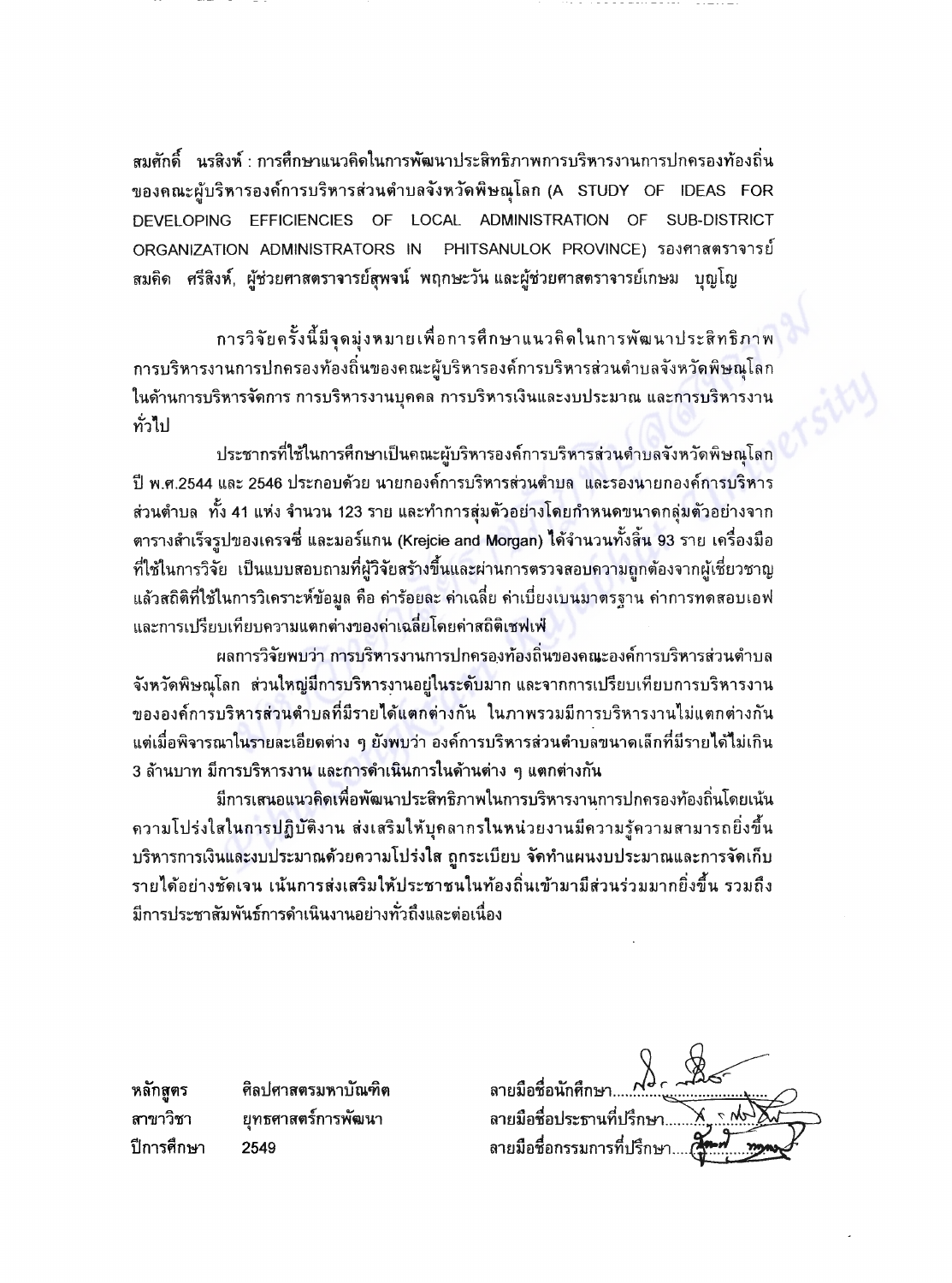Somsak Norasing: A STUDY OF IDEAS FOR DEVELOPING EFFICIENCIES OF LOCAL ADMINISTRATION OF SUB-DISTRICT ORGANIZATION ADMINISTRATORS IN PHITSANULOK PROVINCE: Associate Professor Somkid Srisingh, Assistant Professor Supoj Prugsavan and Assistant Professor Kasame Boonyo

The purpose of the research was to study the ideas for developing efficiencies of local administration of sub-district organization administrators in Phitsanulok province in terms of the management, personnel management, budgets and general management. The 93 subjects of the study were the 41 sub-district organizations and 123 administrators in Phitsanulok Province from 2001 to 2003. The data were collected by using a questionnaire. The statistics used to analyze the collected data were frequency, mean, standard deviation, F- test and the Shuffle's method. The findings revealed that most of sub-district organization administrators' performances were at the high level. As a whole, there was not a significant difference among the sub-district organizations that had different budgets, but there was a significant difference among some sub-district organizations whose budgets were not over 3 million baths. The administrators suggested that a focus should be on good governance, supporting personnel in the organizations to. have more knowledge, correctly and clearly administrating finance and budget, clearly planning budget and income from tax, supporting more local people's participation and continuous public relations.